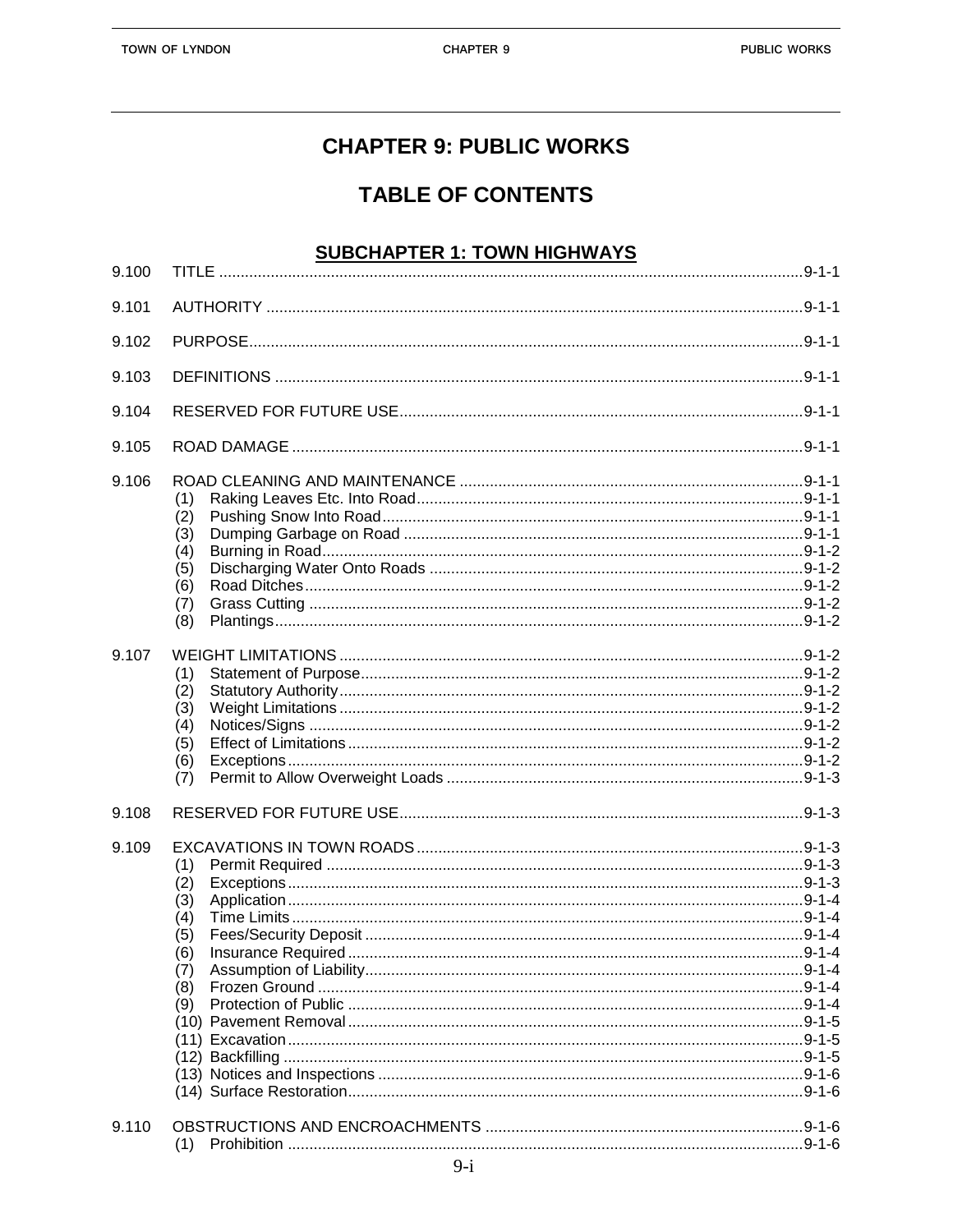|         | (2)<br>(3)               |  |
|---------|--------------------------|--|
| 9 1 1 1 | (1)                      |  |
| 9.112   | (1)<br>(2)<br>(3)<br>(4) |  |
| 9,113   | (1)<br>(2)<br>(3)        |  |

#### **SUBCHAPTER 2: DRIVEWAYS**

| 9.200 |                                                          |  |
|-------|----------------------------------------------------------|--|
| 9.201 |                                                          |  |
| 9.202 |                                                          |  |
| 9.203 | (1)                                                      |  |
|       | (2)                                                      |  |
|       | (4)                                                      |  |
|       | (5)                                                      |  |
|       | (6)                                                      |  |
|       |                                                          |  |
|       |                                                          |  |
| 9.204 | DRIVEWAY LOCATION, DESIGN, CONSTRUCTION, AND MAINTENANCE |  |
|       |                                                          |  |
|       | (1)                                                      |  |
|       | (2)                                                      |  |
|       | (3)                                                      |  |
|       | (4)                                                      |  |
|       | (5)                                                      |  |
|       | (6)                                                      |  |
|       | (7)                                                      |  |
|       | (8)                                                      |  |
|       | (9)                                                      |  |
|       | (11)                                                     |  |
|       |                                                          |  |
|       |                                                          |  |
|       |                                                          |  |

# SUBCHAPTER 3: SOLID WASTE COLLECTION AND<br>MANDATORY RECYCLING ORDINANCE